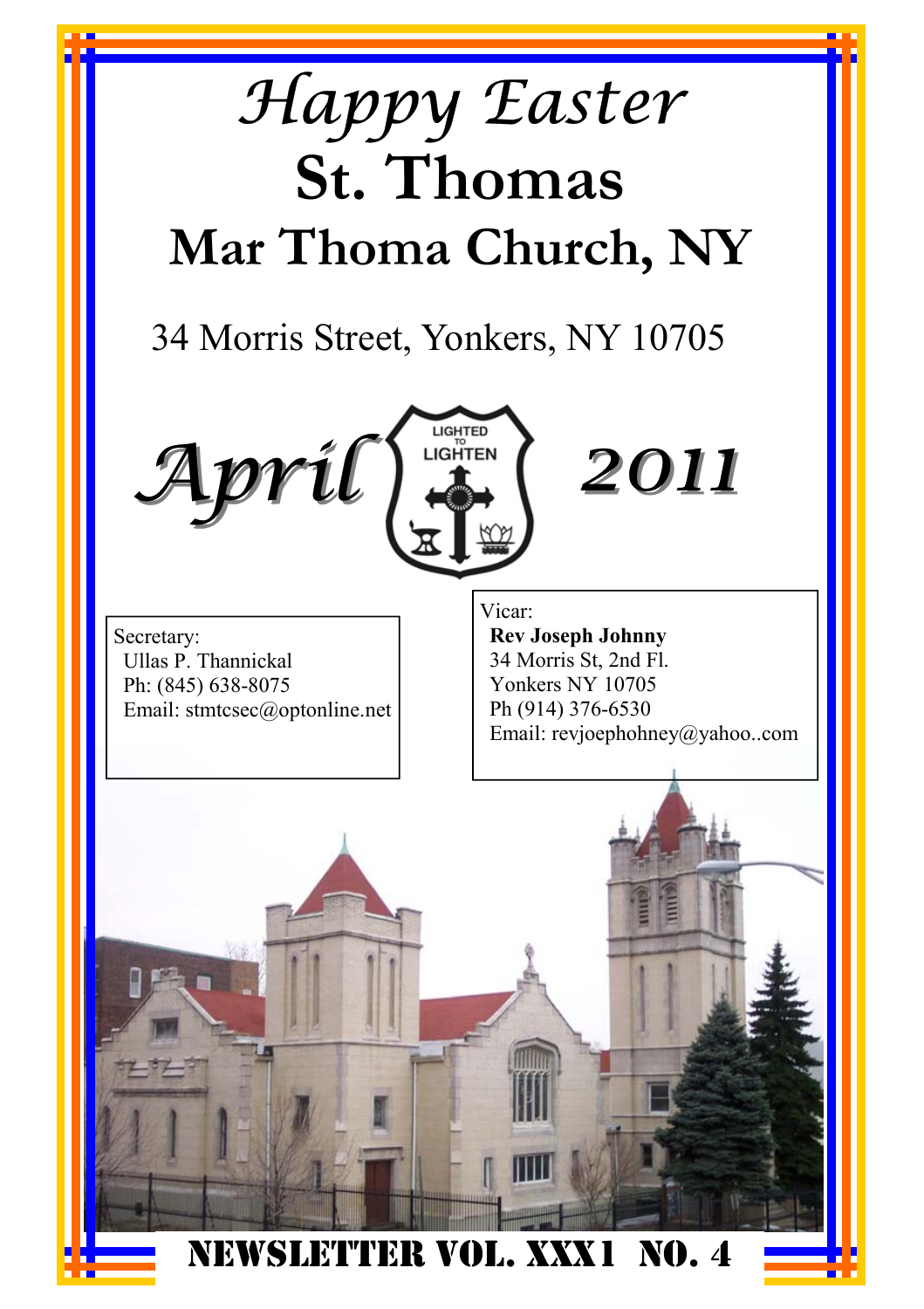#### *Worship Service Schedule*

| <b>Date</b>   | Time                    | Worship                                                                                              |
|---------------|-------------------------|------------------------------------------------------------------------------------------------------|
| Sun, April 3  | $9:30$ am<br>$10:30$ am | Praise & Worship (Malayalam), Bible Class<br>Holy Communion Service, English                         |
| Sun, April 10 | $9:30$ am<br>$10:30$ am | Praise & Worship (Malayalam), Intercessory Prayer<br>Holy Communion Service, English                 |
| Fri, April 15 | $9:30$ am               | 40th Friday (Holy Communion Service, Malayalam)                                                      |
| Sun, April 17 | $9:30$ am<br>$10:30$ am | Praise & Worship (Malayalam), Intercessory Prayer<br>Holy Communion Service, Malayalam (Palm Sunday) |
| Thu, April 21 | 7:00 <sub>pm</sub>      | <b>Maundy Thursday</b><br>Holy Communion Service, Malayalam                                          |
| Fri, April 22 | 9:30am                  | Good Friday Service, Malayalam, English, Malayalam                                                   |
| Sun, April 24 | 10:00am                 | <b>Easter Sunday</b><br>Holy Communion Service, English                                              |

#### *Lectionary*

| <b>Date</b>    | 1st Lesson       | 2nd Lesson      | <b>Epistle</b>   | Gospel             |
|----------------|------------------|-----------------|------------------|--------------------|
| Sun, April 3   | Isa. 51:1-6      | Gal. 5:13-24    | Rom. 8:31-39     | St. Luke. 13:10-17 |
| Sun, April 10  | Isa. 42:1-9      | Acts. 11:19-26  | 2 Cor. 4:1-12    | St. Mark. 10:46-52 |
| Fri, April 15  | Num. 21:1-9      | Heb. 5:1-10     | 1 Pet. 1:13-22   | St. Mat. 4:1-11    |
| Sun, April 17  | Zec. 9:9-12      | Heb. 5:1-10     | Eph. 1:3-10      | St. Mark. 11:1-11  |
| Thu., April 21 | Exo. 12:1-17     | Heb. 9:1-15     | St. Mat. 26:1-16 | St. Mat. 26:17-30  |
| Fri, April 22  | Page 4           | Page 4          | Page 4           | Page 4             |
| Sun, April 24  | 2 Kings. 4:27-37 | 1 Cor. 15:12-20 | 1 Cor. 15:42-58  | St. John. 20:1-18  |

#### *Important Days In Sabha/Diocesan Calender*

| <b>Date</b>    | <b>Importance of the Day</b>                                    |
|----------------|-----------------------------------------------------------------|
| April 3, Sun   | "Jesus who values the Human Person"                             |
| April 10, Sun  | "Faith Proclamation which transcends barriers"                  |
| April 15, Fri  | 40th Friday (40th Day in Lent). Jesus who overcomes Temptation. |
| April 17, Sun  | Hosanna (Palm Sunday) "Coming of the Savior"                    |
| April 18, Mon  | Passion Week                                                    |
| April 19, Tue  | Passion Week                                                    |
| April 20, Wed  | Passion Week                                                    |
| April 21, Thu. | Holy Qurbana: The Remembrance of Salvation                      |
| April 22, Fri  | Good Friday: Salvation through Jesus Christ                     |
| April 23, Sat  | Holy Saturday                                                   |
| April 24, Sun  | Resurrection: Celebration of Life (Easter Sunday)               |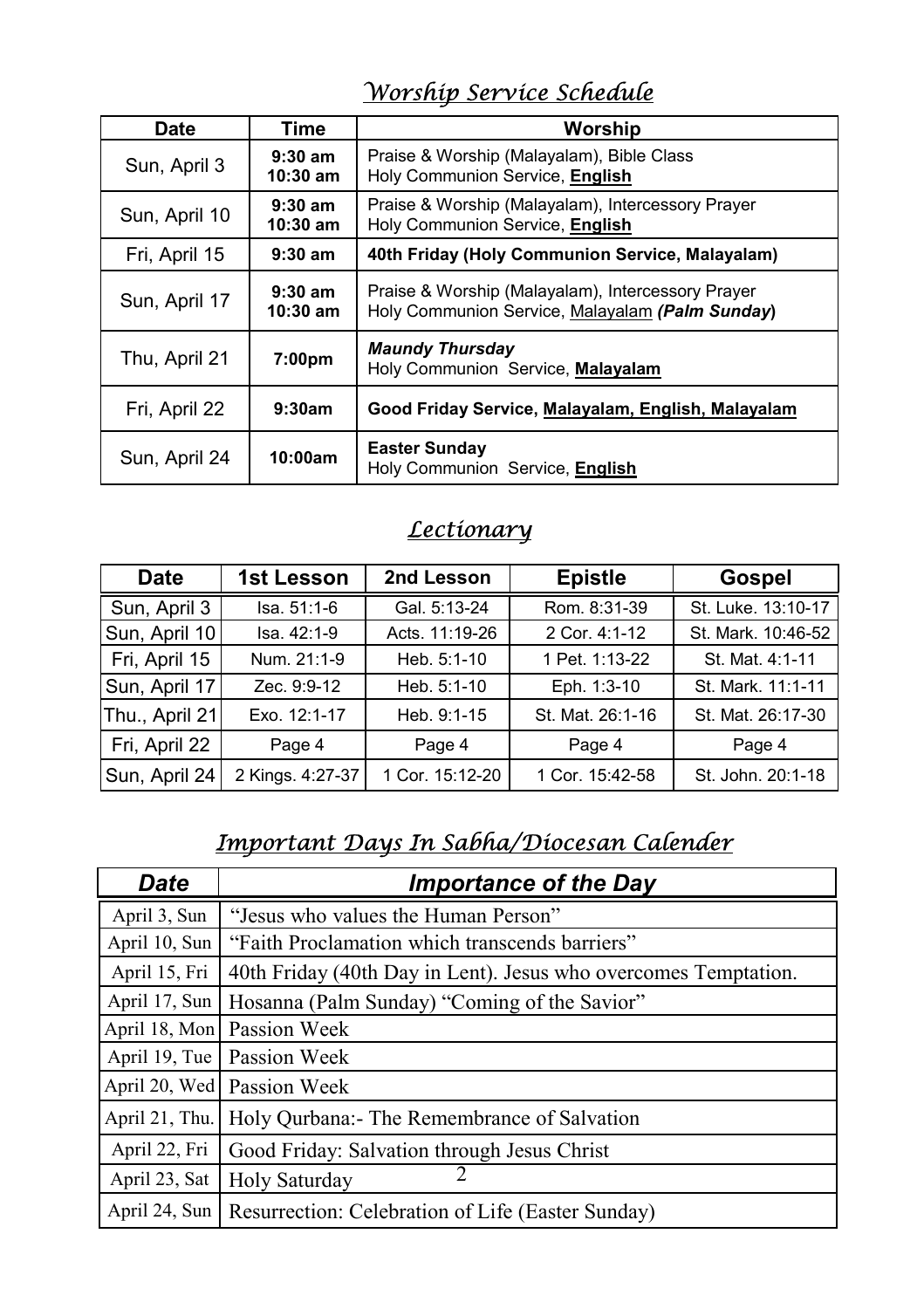

Dearly Beloved in Christ,



 The world as a whole is going through severe problems and agonizing experiences. The magnitude of devastation caused by the March 11 earth quake and the following killer tsunami in Japan is far beyond our comprehension. It is hard to watch what is happening there in that island nation which has been succumbed to so many setbacks in history. It is paradoxical that Japan is the only country on the planet with an earth quake early warning system in place. It is also the only one with a truly successful tsunami alert scheme. While sympathizing with the suffering people and praying for our agonizing fellow beings we have to admit that with all our achievements and technological savvy, we are vulnerable and fragile.

 Situation in Libya is worsening day by day as the American and European military forces intensify their attack against the authoritarian regime of Col. Gaddafi. The socio political scenario in the entire Middle East is in a paralyzed state. Everywhere there is anxiety, panic and hopelessness.

 It is in this situation that the church is preparing to celebrate Easter. Since Christ has been raised there is deep hope for the world. As St. Paul puts it "if Christ has not been raised from death, then we have nothing to preach and you have nothing to believe." (2 Cor.15:15) Since Christ has been raised, new expectations have been placed upon us; therefore new possibilities become accessible to us. Therefore new capabilities are given to us.

 In Mathew's Gospel Mary Magdalene and the other Mary went to look at the tomb. They went to pay their final respect to the mortal body of Jesus, of course with a heavy heart and sense of frustration and fear. The angel of the Lord appeared to them and said, "Do not be afraid; I know that you are looking for Jesus who was crucified. He is not here; for he has been raised as he said." (Matt.28:5-6) The quintessence of the message of Easter is this - do not be afraid. When Jesus says "fear not," it is not assurance that nothing can go wrong, because often things do go wrong. It is not assurance that everything turns out for the best. Rather it is assurance that whatever may happen to us, God has the power to strengthen us and uphold us; that whatever we must face, we do not face it alone; ultimately God gets the last word. Hence let us rejoice and say – Christ is risen! The Lord is risen indeed!

#### **I wish all of you a life giving Easter!**

Rev. Joseph Johnny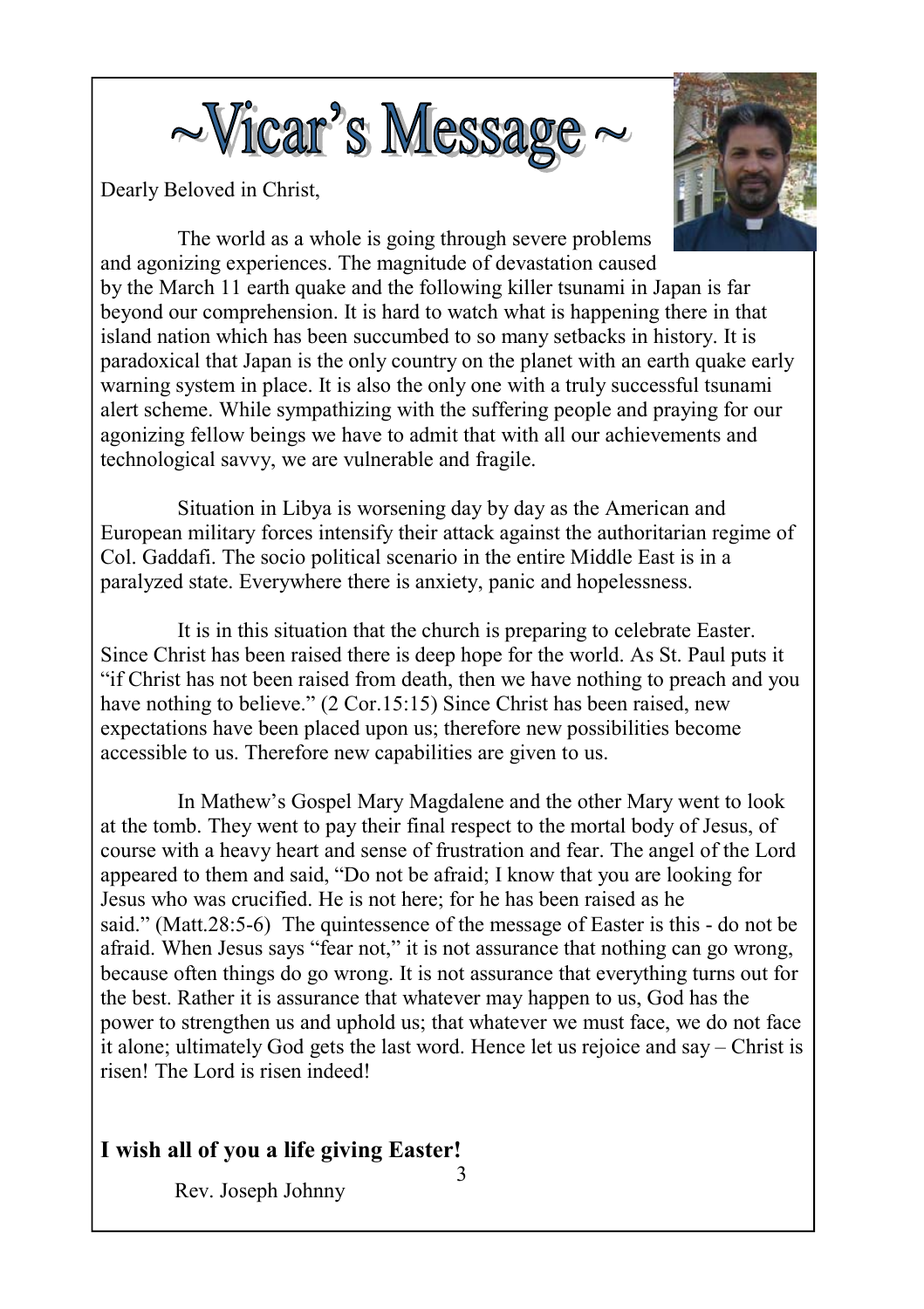| Lent Evening Prayers |  |
|----------------------|--|
|                      |  |

| Date & Time   | Location                                |  |  |
|---------------|-----------------------------------------|--|--|
| Fri, April 1  | Mr. Jose Thomas, White Plains, NY       |  |  |
| Mon, April 4  | Mr. Daniel P. K. Vaidyan, Hartsdale, NY |  |  |
| Tue, April 5  | Mr. K. M. Thomas, Spring Valley, NY     |  |  |
| Wed, April 6  | Mr. Abraham Koshy, Pelham, NY           |  |  |
| Thu, April 7  | Mr. Johnson S. Parayil, Pelham, NY      |  |  |
| Fri, April 8  | Mr. Abraham George, Yonkers, NY         |  |  |
| Mon, April 11 | Mr. Joseph Eapen, Yonkers, NY           |  |  |
| Tue, April 12 | At Church                               |  |  |
| Wed, April 13 | Mr. Pallickal Easo Koshy, Scarsdale, NY |  |  |
| Thu, April 14 | Mr. P. C. George, Yonkers, NY           |  |  |
| Fri, April 15 | Mr. Sunny P. Ninan, New City, NY        |  |  |

|                                        | Area Prayer Meetings              |                                    |  |
|----------------------------------------|-----------------------------------|------------------------------------|--|
| Area                                   | Date & Time                       | Location                           |  |
| Manhattan/New                          | Sat, Apr 02,                      | Mr. Samuel Ninan                   |  |
| Jersey                                 | $6:00 \text{ pm}$                 | Teaneck, NJ                        |  |
| Yonkers South/                         | Sun, Apr 03                       | Mr. Thomas Chacko                  |  |
| <b>Bronx</b>                           | 6:30 <sub>pm</sub>                | Yonkers, NY                        |  |
| Upper West-                            | Sat, Apr 09,                      | Mr. Alexander V. Joshua            |  |
| chester/CT                             | $6:30 \text{ pm}$                 | White Plains, NY                   |  |
| Queens/Long                            | Sun, Apr 10,                      | Mr. Varghese C. Baby               |  |
| Island                                 | $6:30 \text{ pm}$                 | East Meadow, NY                    |  |
| Yonkers Fast                           | Sat, Apr 16,                      | Mr. Thomas V. Varghese,            |  |
| (Central Ave)                          | $6:30 \text{ pm}$                 | White Plains, NY                   |  |
| Rockland                               | Sun, Apr 17<br>6:30 <sub>pm</sub> | Mr. Roji C. Mathews<br>Congers, NY |  |
| Yonkers West<br>(Church-<br>Riverdale) | Sat, Apr 23,<br>$6:30$ pm         | Mr. V. V. Mathew.<br>Yonkers, NY   |  |
| Yonkers North                          | Sun, Apr 24,                      | Mr. Mathunni Eapen,                |  |
| (Broadway)                             | $6:30 \text{ pm}$                 | Yonkers, NY                        |  |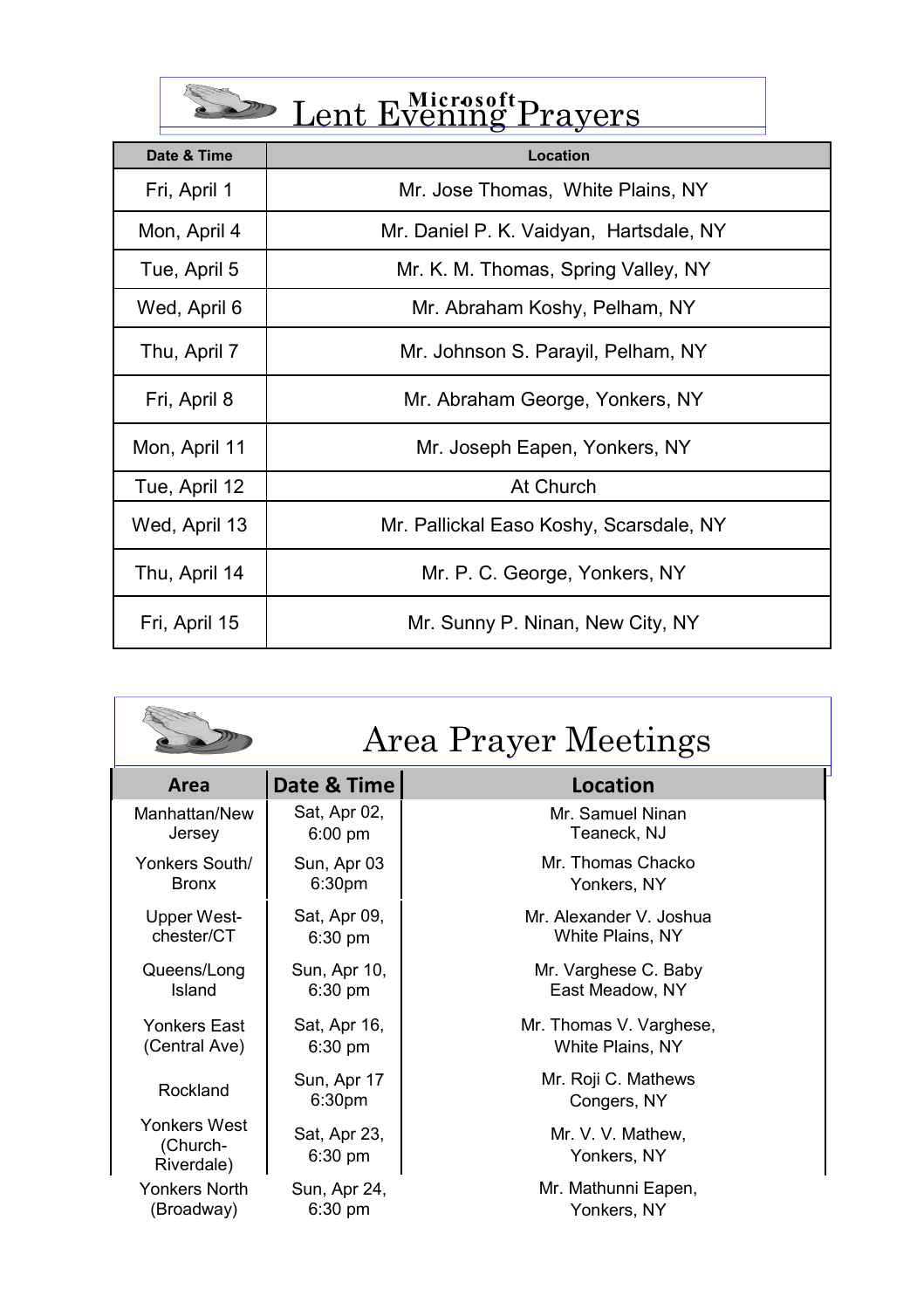# **Passion Week**

| Palm Sunday            | <b>Service Schedule</b><br>- Holy Communion (Malayalam)<br>Sunday, April 17, 10:30 am |                                                              |                          |
|------------------------|---------------------------------------------------------------------------------------|--------------------------------------------------------------|--------------------------|
| 40th Friday            | - Holy Communion (Malayalam)<br>Friday, April 15th, 9:30am                            |                                                              |                          |
| (Vespers)              | Sandhya Namskaram - Revival & Renewal Meetings<br>Mon-Wed April 18, 19 & 20, 7:00 pm  |                                                              |                          |
| <b>Maundy Thursday</b> | - Holy Communion Service (Malayalam)<br>Thursday, April 21th, 7:00 pm                 |                                                              |                          |
| Good Friday            | $-9.30$ am Service                                                                    |                                                              |                          |
|                        |                                                                                       | First Service (Malayalam)                                    |                          |
|                        |                                                                                       | 1st Lesson: Isa 53: $1-12$                                   |                          |
|                        |                                                                                       | 2nd Lesson 1 Pet 1:1-25                                      |                          |
|                        |                                                                                       |                                                              | Gospel St. Mat. 26:47-75 |
|                        |                                                                                       | Second Service (English)                                     |                          |
|                        |                                                                                       | $1st$ Lesson: $Zech$ 13:1-9                                  |                          |
|                        |                                                                                       | 2nd Lesson: Gal 3:1-22                                       |                          |
|                        |                                                                                       | Gospel                                                       | Mathew 27:1-44           |
|                        |                                                                                       | Third Service (Malayalam)                                    |                          |
|                        |                                                                                       | 1st Lesson: Num $21:1-9$                                     |                          |
|                        |                                                                                       | 2nd Lesson: Heb 3:1-19                                       |                          |
|                        |                                                                                       | Gospel: St. Mat. 27:45-56                                    |                          |
| <b>Easter Sunday</b>   |                                                                                       | - Holy Communion (Malayalam)<br>Sunday, April 24th, 10:00 am |                          |

#### **MONTHLY FASTING PRAYER**

| Event                  | Date & Time    | Location           |
|------------------------|----------------|--------------------|
| <b>Monthly Fasting</b> | Sat, April 16, | Mr. John A. Thomas |
| Prayer                 | 10:00am        | Yonkers, NY        |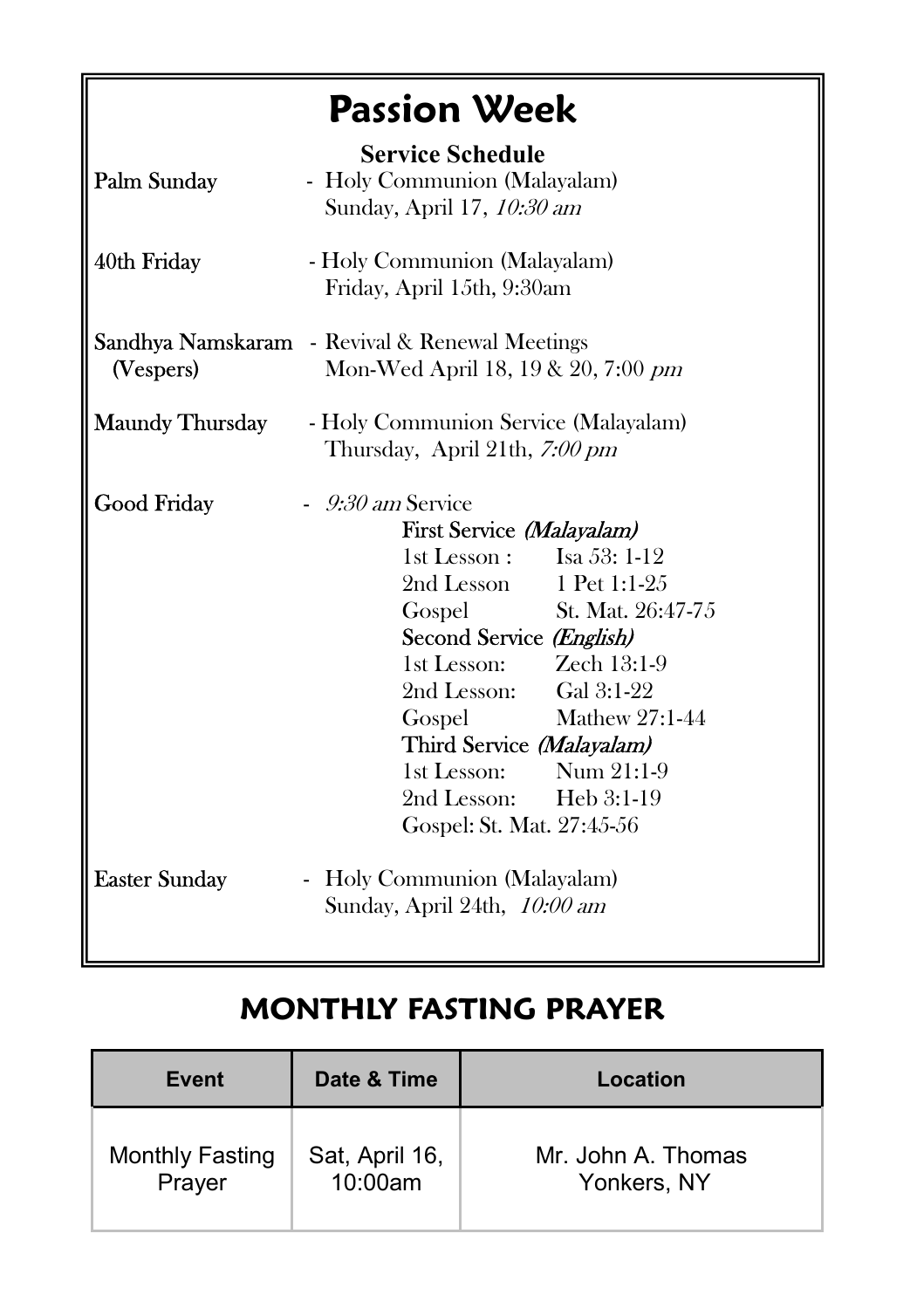# **Organizational Meetings**

## **Sevika Sangham**

**Bible Study** - 3rd Sunday at Church **Friday Prayer Meeting** 

| <b>Sevika</b><br>Sanghom | Date & Time                | Location                             |
|--------------------------|----------------------------|--------------------------------------|
| <b>Friday Prayer</b>     | Fri, Apr 1,<br>10:00 am    | Mrs. Sherly Vaidyan<br>Hartsdale, NY |
| <b>Friday Prayer</b>     | Fri, Apr 8,<br>$10:00$ am  | Mrs. Sosamma Joseph<br>Yonkers, NY   |
| <b>Friday Prayer</b>     | Fri, Apr 15,<br>$10:00$ am | At Church                            |
| <b>Friday Prayer</b>     | Fri. Apr 29,<br>10:00am    | Mrs. Mary Varghese<br>Yonkers, NY    |

## **Edavaka Mission**

**Prayer Meeting at Church on Wednesday** April 27 at 7:00 PM Except:

| <b>Edavaka Mission</b> | Date & Time             | Location                        |
|------------------------|-------------------------|---------------------------------|
| <b>Prayer Meeting</b>  | Wed, Apr 06,<br>7:00 pm | Mr. Abraham Koshy<br>Pelham, NY |

# **Sunday School**

Sunday School starts at 9:00 am

#### **Young Family Fellowship**

| Event                 | Date & Time | Location |
|-----------------------|-------------|----------|
| Fellowship<br>Meeting | "BA         | TRA      |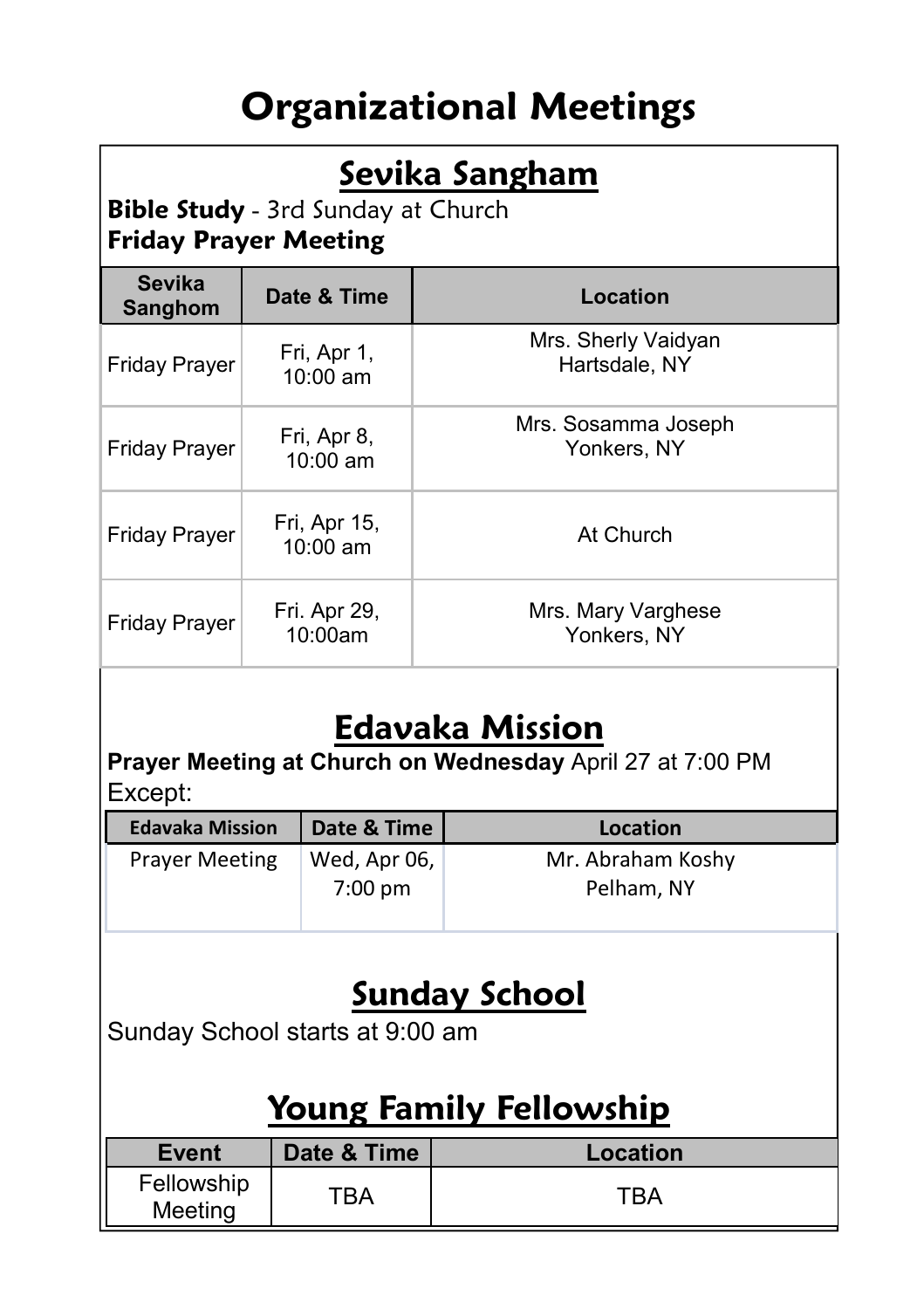# **Youth Fellowship**

| Event                                         | Date & Time                          | Location                                                           |
|-----------------------------------------------|--------------------------------------|--------------------------------------------------------------------|
| Weekly<br>Meeting                             | <b>Every Sunday</b><br>After service | Held in the Chapel                                                 |
| <b>Bible Study</b>                            | TBA                                  | Will be announced or e-mailed each<br>week                         |
| Spring One-Day<br>Sat, April 23<br>Conference |                                      | Carmel Mar Thoma Church,<br>467 River Road, Hudson, Massachusetts. |

# **Parish Refreshement Calender for 2011-2012**

#### **Food Committee Conveners – Mr. John K. Abraham Mr. Mathew John**

Every Month Each Prayer Group or Organization is responsible for arranging refreshments on Sundays

> February 2012: Edavaka Mission **March 2011**: Young Families **April 2011:** Yuvajana Sakhyam **May 2011:** Queens/ Long Island **June 2011:** Yonkers North **July 2011:** UpperWestchester/NJ **August 2011:** Yonkers West **September 2011:** Yonkers South/Bronx **October 2011:** Yonkers East **November 2011:** Rockland **December 2011:** Manhattan/NJ **January 2012:** Sevika Sanghom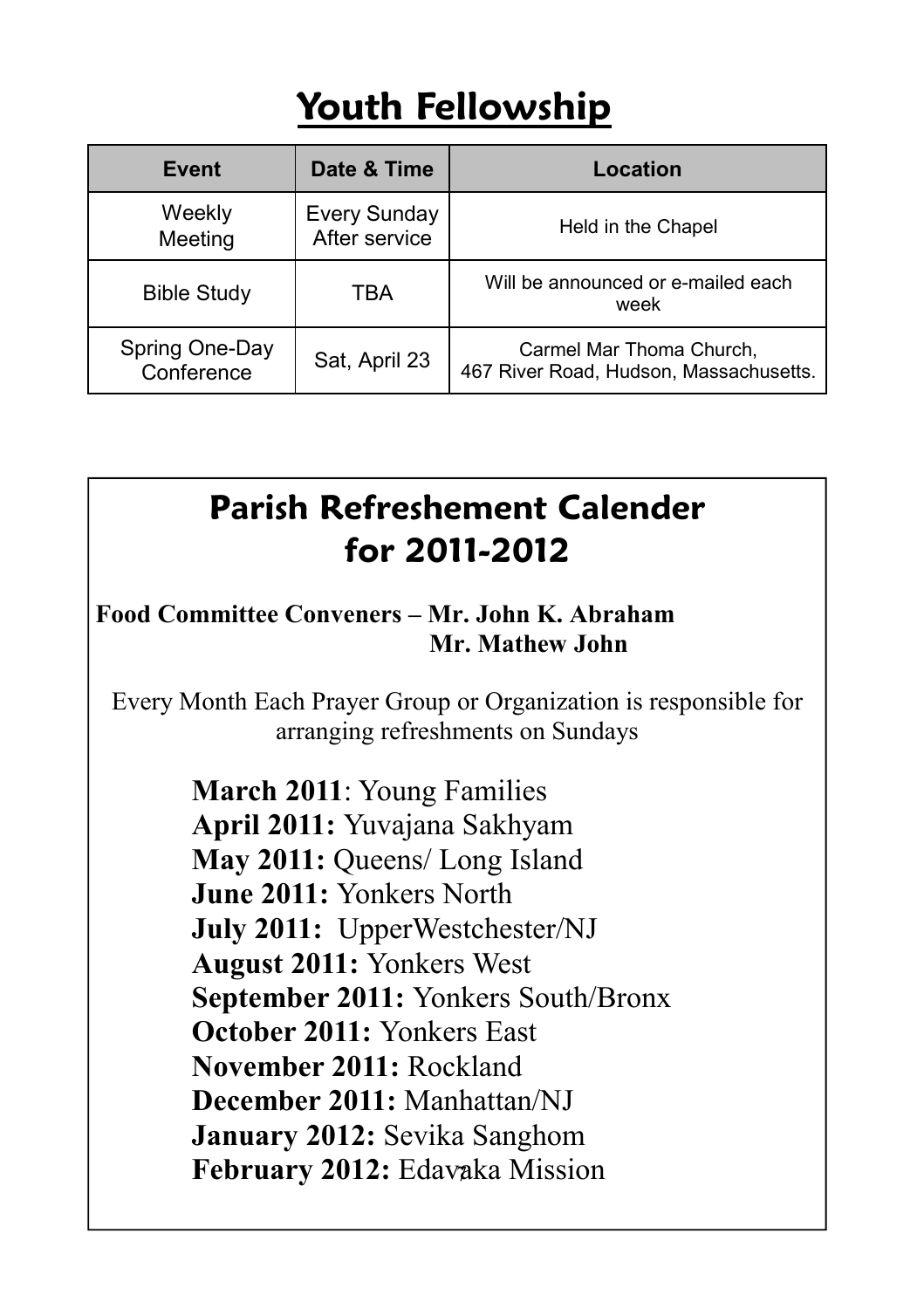#### **Parish Events and Conveners for 2011**

**Food Committee – Mr. John K. Abraham** 

 **Mr. Mathew John** 

**Parish Convention – Mr. John Kurian**  Tentative Dates: September 23, 24, 25<sup>th</sup> 2011

**Graduation Recognition Day – Mr. Litten Thomas**  Tentative Date: July  $10^{th}$ , 2011

**Senior Citizen Day – Mr. Samuel Ninan**  Tentative Date: September  $25<sup>th</sup>$ , 2011

**Parish Retreat – Mr. P. T. Thomas**  Tentative dates: August 26, 27 and  $28<sup>th</sup>$ , 2011

**Parish Picnic - Mr. Mathew Varghese Mr. Abraham Koshy**  Tentative: July  $30<sup>th</sup>$ , 2011

**Ushers – Mrs. Suja Thannickal Mr. Thomas P. John Mr. K. C. Thomas** 

**Sound System – Mr. John C. Thomas** 

**Thanksgiving – Mr. T. P. Jacob** 

**Christmas House Caroling – Mr. Jacob Vaidian** 

**Christmas Carol Service – Mr. Blessen Kurian** 

**Parish Day (2012) – Mr. Ullas P. Thannickal**  To be held on the  $4<sup>th</sup>$  Sunday in January 2012 Sunday, January 22nd, 2012

8 *"But from everlasting to everlasting the Lord's love is with those who fear Him, and His righteousness with their children's children - with those who keep His covenant and remember to obey His precepts." — Psalm 103:17-18*